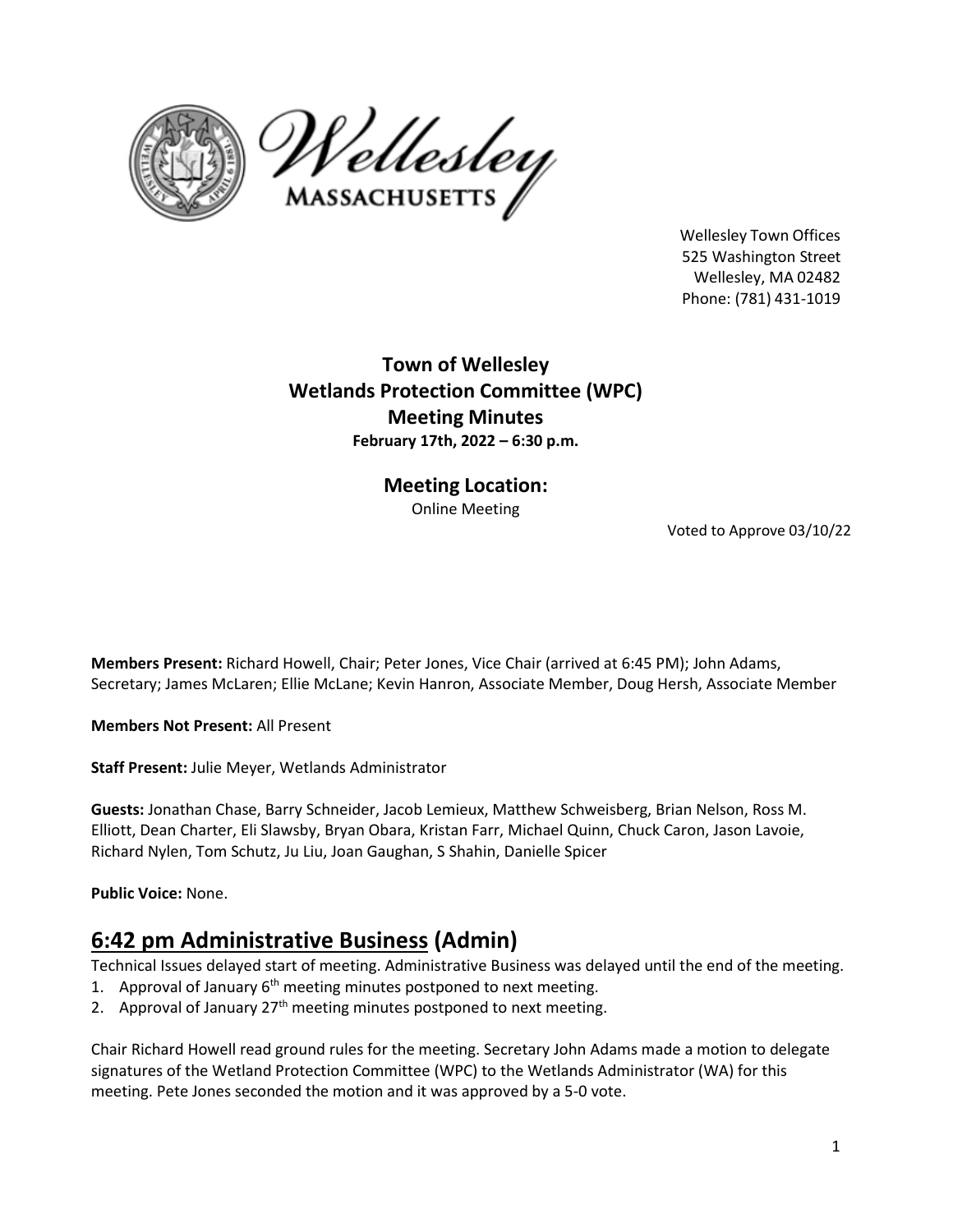# **6:53 pm Public Meeting Open (Chair)**

## **Active Matters (Admin)**

- **1. Pond Rd.** A Notice of Potential Violation letter was sent to the presumed owner. Wellesley College is the actual owner. The College will apply for a Notice of Intent at the March 10 meeting.
- **2. 81 Croton St. –** Barry Schneider (property owner) and the WPC's contracted wetland scientist Matt Schweisberg were in attendance. Vice Chair Pete Jones requested confirmation as to the number of trees cut and their locations. The consultant confirmed that he will provide this. The Committee discussed how to calculate the fine under the Bylaw. Is a separate offense to mean the act of cutting trees or the act of cutting *a* tree? The consultant contributed that part of a fine arises from an understanding of the resulting harm to the interests of the Wetlands Protection Act. The WPC to determine the amount of the fine after consulting with Town Council as to whether \$300 x number of trees x 1 day is consistent with their interpretation of Section 10 of the Wetlands Bylaw and Section 1.7(2) and (4) of the Wetlands Regulations. Town Counsel will also be asked for an interpretation of the bylaw as it related to the WPC's deliberation and how the enforcement clause in the Wetlands Bylaw is meant to relate to the Wetlands Protection Act and Wellesley's Tree Bylaw. The wetland scientist will visit the site to inventory and assess the activity in March, weather permitting.
- **3. 9 Pierce Rd.** The Notice of Potential Violation was sent to the owner of record. Dean Behrend responded to the violation stating that he will perform a wetlands delineation and then reply again. It was unclear to the Wetlands Administrator whether he was the owner. The Wetlands Administrator will follow up on communications with Dean Behrend to perform a site walk.

# **7:12 pm ‐ Official Start Public Meeting Open (Chair)**

### **7: 12 Public Voice** (Chair)

No one called in for Public Voice.

### **7:00 pm Public Hearings and Meetings (Committee)**

**1. 165 Winding River Rd** (*cont.* NOI) ‐ MA‐DEP #324‐0987 ‐ Applicant: A. Boyne; install a new pool, patio, pool house, retaining wall, and drainage system within the 100-ft Buffer Zone to an intermittent stream

**People Present:** Tom Schutz and Jason Lavoie

**New Information/Discussion:** Jason Lavoie discussed drywells and storm water numbers, which were acceptable to the WPC.

**Decision:** John Adams made a motion to approve the project and issue the Order of Conditions (OOC) under both the Massachusetts Wetland's Protection Act and the Wellesley Wetland's Protection Bylaw. Pete Jones seconded the motion and it was approved by a 5-0 vote. **Actions:** The Wetlands Administrator will issue the OOC under the State and Local Bylaw.

**2. 159 Dover Rd** (*cont.* NOI) - MA‐DEP #324‐0991 ‐ Applicant: L. Macauley; grading and constructing of a new generator pad, lawn and hardscape terrace, and removing seven trees within the Buffer Zone to a Bordering Vegetated Wetland **People Present:** Brian Nelson of MetroWest Engineering **New Information/Discussion:** The WPC discussed how the Order of Conditions will reflect the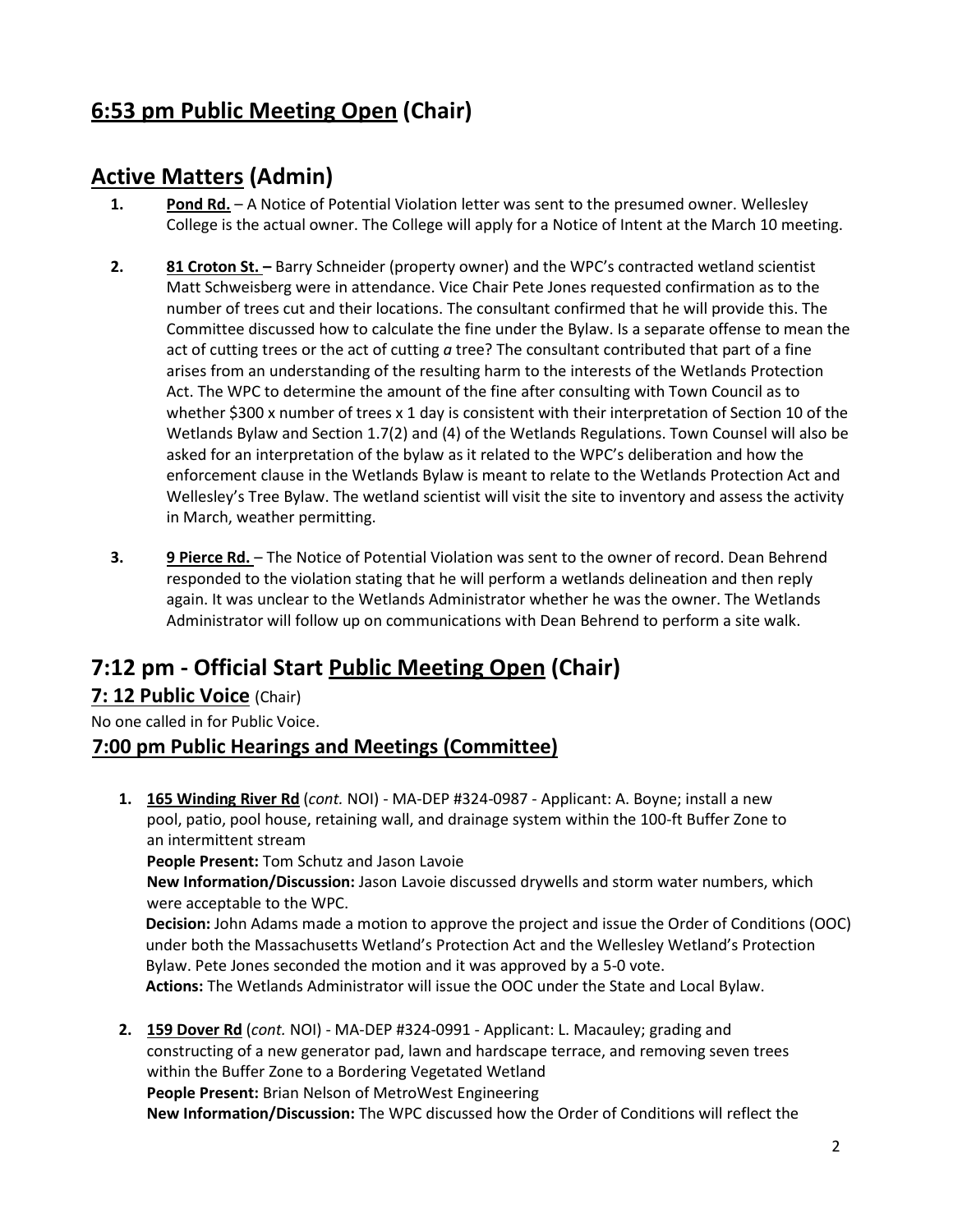management of invasive species and leaving snags from trees to be cut. The representative stated that the 29" dbh hickory (or ash) will be saved and is shown on the revised provided plans to be protected.

**Decision:** Pete Jones made a motion to approve the project and issue the Order of Conditions (OOC) under both the Massachusetts Wetland's Protection Act and the Wellesley Wetland's Protection Bylaw. Ellie McLane seconded the motion and it was approved by a 5-0 vote.

**Action Items:** The Wetlands Administrator will issue OOC under the Act and Bylaw. **Special Conditions:** 

- Leave snags from trees that will be cut down unless the tree is determined to have base rot by the consulting arborist.
- **3. 15 The Waterway** (*cont.* NOI) ‐ MA‐DEP #324‐0964 ‐ Applicant: M. Quinn; construction of a new single-family home in Riverfront Area and Buffer Zone

**People Present:** Richard Nylen, Scott Hayes, Chuck Caron, Dean Charter, Michael Quinn **New Information:** The draft OOC was circulated to the WPC and the applicant team. **Decision:** Pete Jones made a motion to approve the project and issue the Order of Conditions (OOC) under both the Massachusetts Wetland's Protection Act and the Wellesley Wetland's Protection Bylaw. Jim McLaren seconded the motion and it was approved by a 5-0 vote. **Action Items:**

- The Wetlands Administrator will issue OOC after final edits correcting the typo mentioning the square-footage of alteration that is being permitted and citing a 5-year expiration date.
- The Administrator will recirculate the final draft to all parties prior to issuing to DEP **Special Conditions:**
- Maintain the regeneration area as a continuing condition in perpetuity.
- Mitigation shall be maintained in perpetuity (condition 36).
- **4. 216 Winding River Rd** (*cont.* NOI) MADEP # 324-0995 Applicant: K. Reddy & A. Mani; construct additions, patios, pool, small floating dock; replace driveway, within Buffer Zone, Riverfront, Bordering Vegetated Wetlands, and Bordering Land Subject to Flooding along the Charles River

**People Present:** Bryan Obara, Jake Lilley, Kiran Reddy, Nathanial Cataldo **New Information:** Reviewed project and discussed the draft OOC.

**Decision:** Jim McLaren made a motion to approve the project and issue the Order of Conditions (OOC) under both the Massachusetts Wetland's Protection Act and the Wellesley Wetland's Protection Bylaw. Ellie McLane seconded the motion and it was approved by a 5-0 vote. **Action Items:** The Wetlands Administrator will issue OOC under the State and local Bylaw after circulating a final draft to the WPC and the applicant teams. **Special Condition:** remove the dock anchor in winter.

**5. 6 Hundreds Cir** (*cont.* NOI) MADEP # 324-0993. Applicant: J. Liu; tree removal in Buffer Zone, Bank of intermittent stream

**People Present:** Ju Liu, Ross M Elliott.

**New Information:** The applicant provided new information but it was emailed too close to the deadline to pass on to the WPC. The applicant was present and presented her intent to remove six trees and that dogwood trees and grasses will be planted. The WPC stated the need for a plan as it is unclear if trees are within the 25-foot No-Disturbance Zone as well as what exactly will be replanted. The arborist stated additional details as to the state of the trees to be removed and that if the trees would fall into the stream that it will cause a blockage to the stream and others present might fall on a person and are thus a hazard and should be removed.